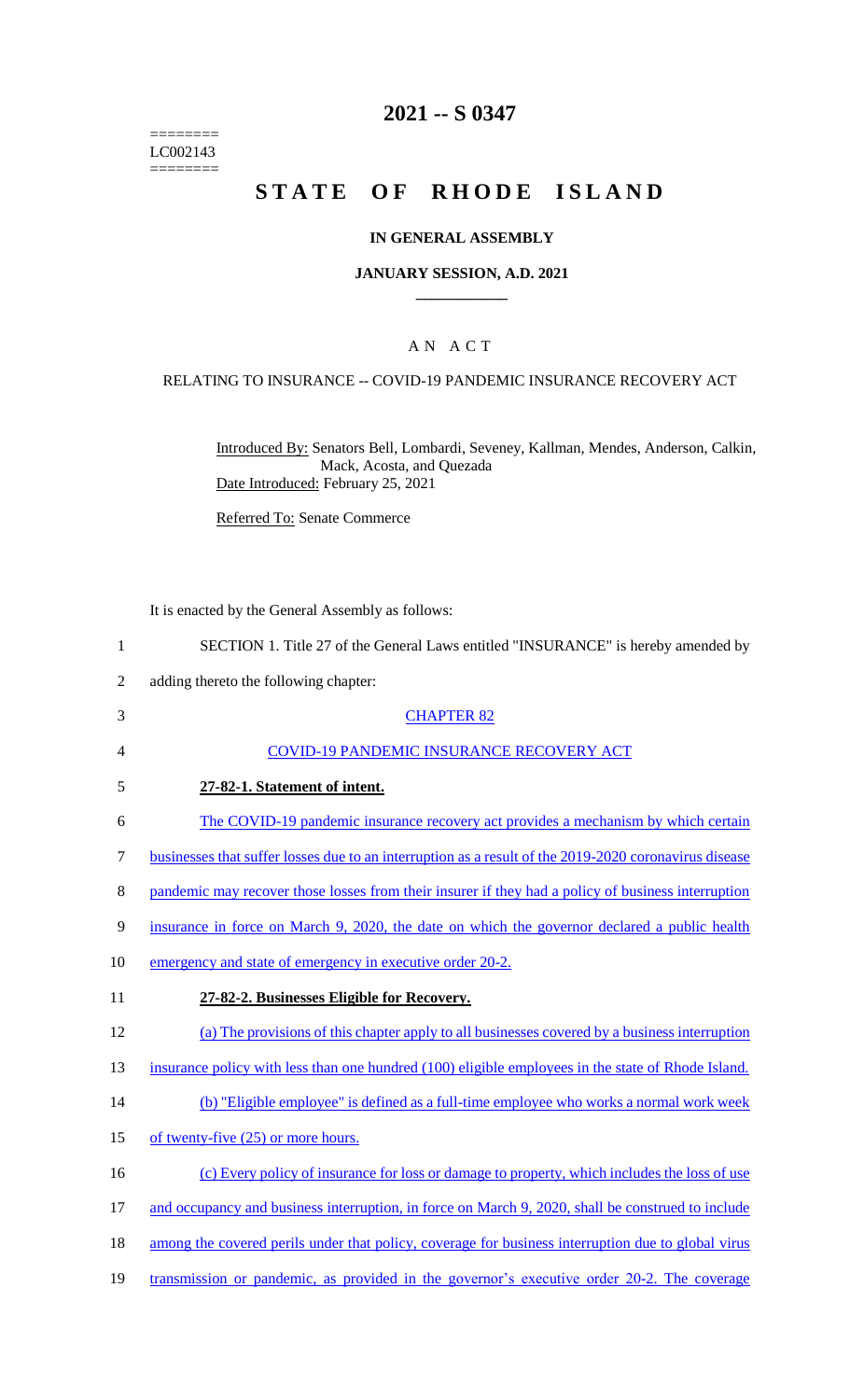- 1 provided would be subject to the limits under the policy and would indemnify the insured for losses
- 2 incurred during the state of emergency.
- 3 (d) An insurer which indemnifies an insured who has filed a claim pursuant to its provisions
- 4 may apply to the department of business regulation insurance division for relief and reimbursement
- 5 from funds collected and made available for this purpose
- 6 (e) The insurance commissioner is to establish procedures for the submission and
- 7 qualification of claims by insurers which are eligible for reimbursement, incorporating such
- 8 standards as are necessary to protect against the submission of fraudulent claims by insureds, and
- 9 appropriate safeguards for insurers to employ in the review and payment of such claims.
- 10 (f) The insurance commissioner shall impose upon, distribute among, and collect from
- 11 insurance companies, other than life and health insurance companies, the additional amounts as
- 12 may be necessary to recover the amounts paid pursuant to this act.
- 13 SECTION 2. This act shall take effect upon passage.

#### LC002143 ========

 $=$